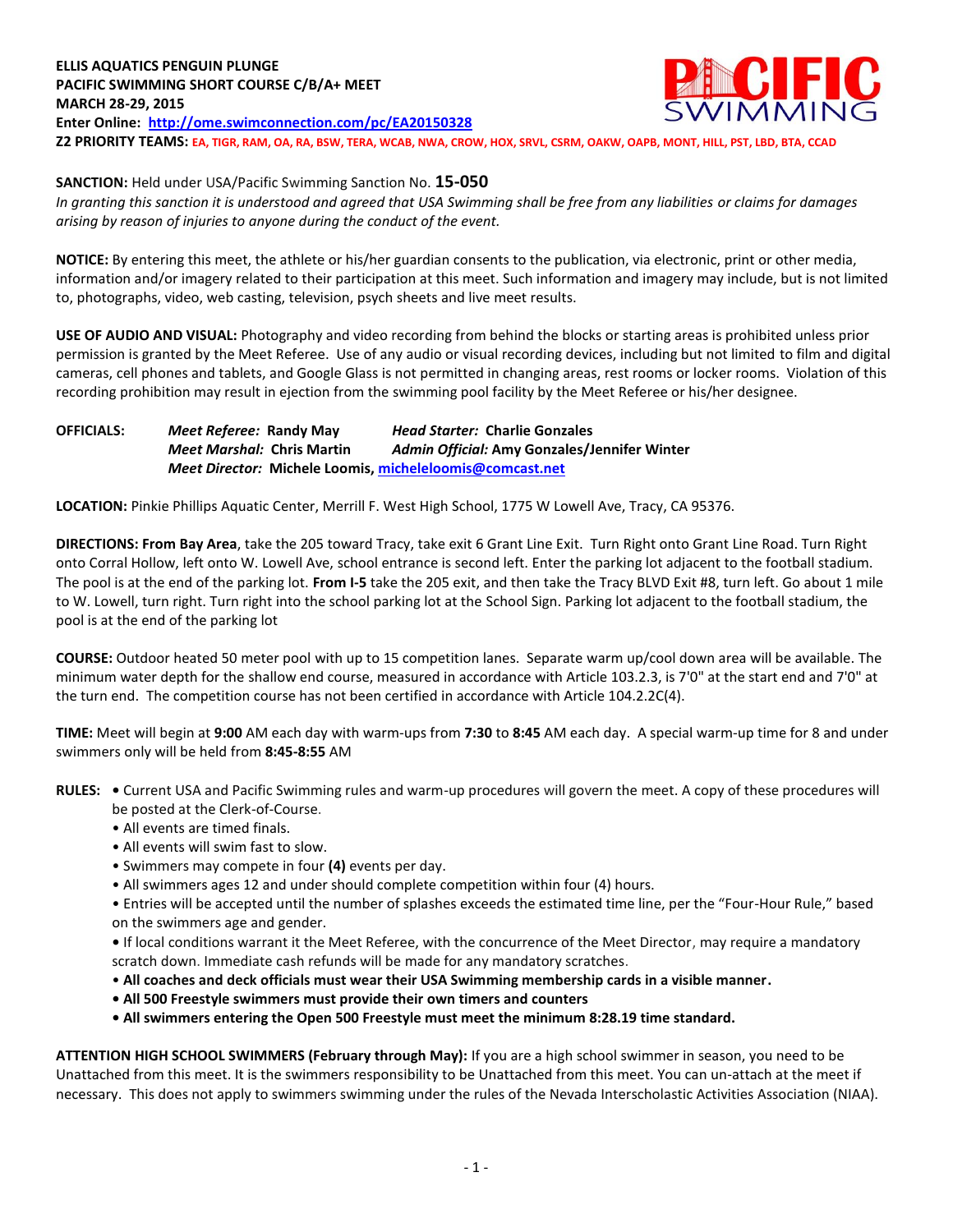**UNACCOMPANIED SWIMMERS:** Any USA-S athlete-member competing at the meet must be accompanied by a USA Swimming member-coach for the purposes of athlete supervision during warm-up, competition and warm-down. If a coach-member of the athlete's USA-S Club does not attend the meet to serve in said supervisory capacity, it is the responsibility of the swimmer or the swimmer's legal guardian to arrange for supervision by a USA-S member-coach. The Meet Director or Meet Referee may assist the swimmer in making arrangements for such supervision; however, it is recommended that such arrangements be made in advance of the meet by the athlete's USA-S Club Member-Coach.

**RACING STARTS:** Swimmers must be certified by a USA-S member-coach as being proficient in performing a racing start, or must start the race in the water. It is the responsibility of the swimmer or the swimmer's legal guardian to ensure compliance with this requirement.

**RESTRICTIONS:** • Smoking and the use of other tobacco products is prohibited on the pool deck, in the locker rooms, in spectator seating, on standing areas and in all areas used by swimmers, during the meet and during warm-up periods.

- Sale and use of alcoholic beverages is prohibited in all areas of the meet venue.
- No glass containers are allowed in the meet venue.
- No propane heater is permitted except for snack bar/meet operations.
- All shelters must be properly secured.
- Changing into or out of swimsuits other than in locker rooms or designated areas is prohibited.
- No pets allowed on school property.
- Set up in designated area only, swimmers are not allowed on any part of the campus except the area adjacent to the pool.

• Destructive devices, to include but not limited to, explosive devices and equipment, firearms (open or concealed), blades, knives, mace, stun guns and blunt objects are strictly prohibited in the swimming facility and its surrounding areas. If observed, the Meet Referee or his/her designee may ask that these devices be stored safely away from the public or removed from the facility. Noncompliance may result in the reporting to law enforcement authorities and ejection from the facility. Law enforcement officers (LEO) are exempt per applicable laws

**ELIGIBILITY:** • Swimmers must be current members of USA-S and enter their name and registration number on the meet entry card as they are shown on their Registration Card. If this is not done, it may be difficult to match the swimmer with the registration and times database. The meet host will check all swimmer registrations against the SWIMS database and if not found to be registered, the Meet Director shall accept the registration at the meet (a \$10 surcharge will be added to the regular registration fee). Duplicate registrations will be refunded by mail.

• Swimmers in the A Division must have met at least the listed USA-S Motivational A time standard. Swimmers in the B Division must have met at least the listed B time standard. All entry times slower than the listed B time standard will be in the C Division.

• Entries with **"NO TIME" will be ACCEPTED (exception – Open 500 Freestyle, see rules).**

• Entry times submitted for this meet will be checked against a computer database and may be changed in accordance with Pacific Swimming Entry Time Verification Procedures.

- Disabled swimmers are welcome to attend this meet and should contact the Meet Director or Meet Referee regarding and special accommodations on entry times and seeding per Pacific Swimming policy.
- Swimmers 19 years of age and over may compete in the meet for time only, no awards. Such swimmers must have met standards for the 17-18 age group.
- The swimmer's age will be the age of the swimmer on the first day of the meet.

**ENTRY PRIORITY:** Meet entries will not be accepted any earlier then **February 21, 2015.**Entries from members of Zone 2 teams that are listed above for priority postmarked or entered online by 11:59 p.m. on **March 7, 2015** will be given 1st priority acceptance. All entries from Zone 2, all other Pacific LSC Zones and other LSC's, either postmarked, entered online, or hand delivered by the entry deadline will be considered in the order that they were received.

**\*\* NOTE: Swimmers who falsify their entry from by listing a team to which they are not legitimately associated will be rejected from the meet. Further, entry fees will not be refunded and they may be referred to the Pacific Swimming Review Committee for disciplinary action.**

**ENTRY FEES:** \$4.00 per event plus an \$8.00 participation fee per swimmer. Entries will be rejected if payment is not sent at time of request.

**ONLINE ENTRIES:** To enter online go to **<http://ome.swimconnection.com/pc/EA20150328>** to receive an immediate entry confirmation. This method requires payment by credit card. Swim Connection, LLC charges a processing fee for this service, equal to \$1 per swimmer plus 5% of the total Entry Fees. Please note that the processing fee is a separate fee from the Entry Fees. If you do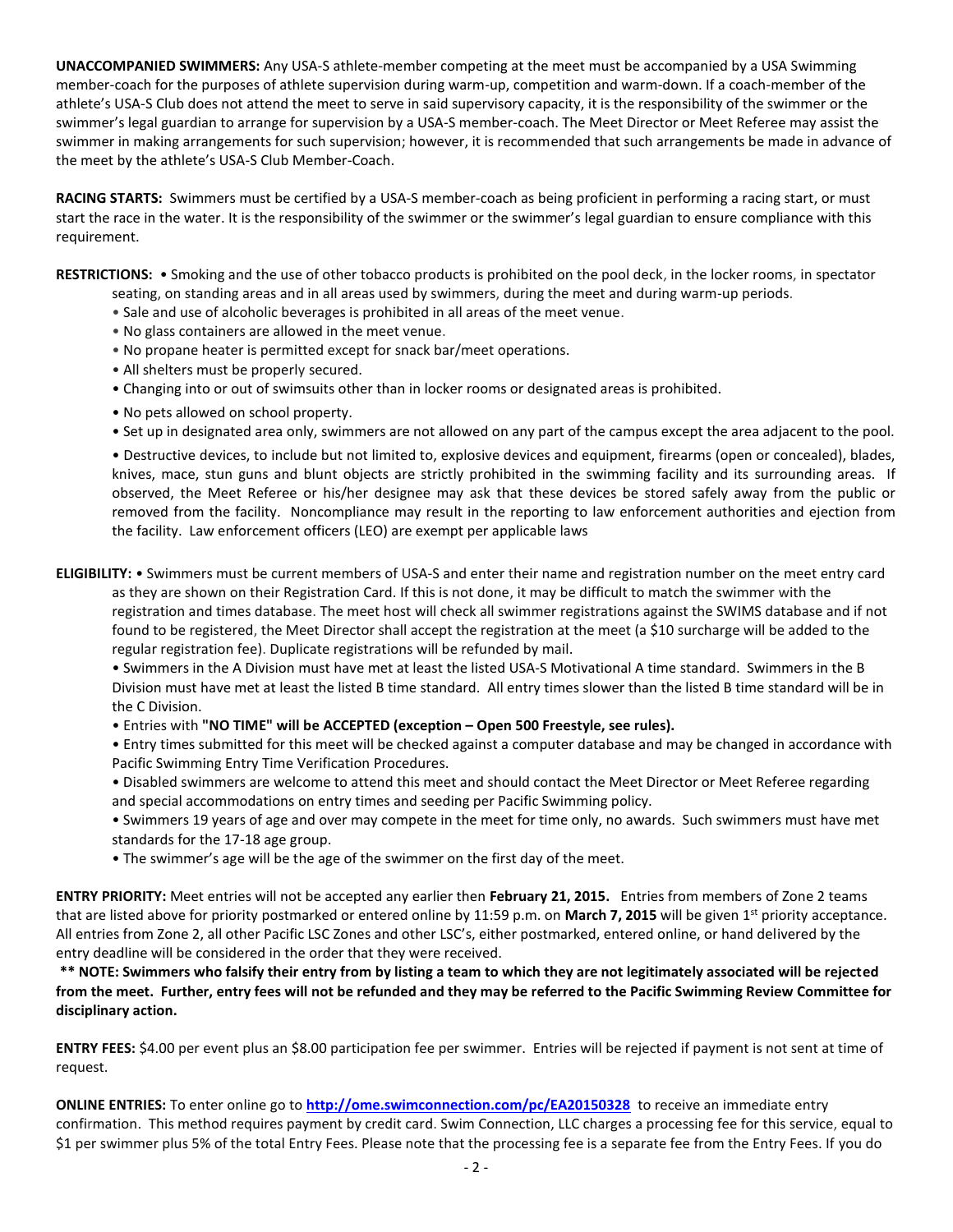not wish to pay the processing fee, enter the meet using a mail entry. Entering online is a convenience, is completely voluntary, and is in no way required or expected of a swimmer by Pacific Swimming. Online entries will be accepted through **March 18, 2015**.

**MAILED OR HAND DELIVERED ENTRIES**: Entries must be on the attached consolidated entry form. Forms must be filled out completely and printed clearly with swimmers best time. Entries must be postmarked by midnight, Monday, **March 16, 2015** No late entries will be accepted. No refunds will be made, except mandatory scratch downs. Requests for confirmation of receipt of entries should include a self-addressed envelope.

## **Make check payable to**: **Ellis Aquatics Mail/Hand-Deliver entries to**: **EA Parent Club 793 S. Tracy BLV # 182 Tracy, CA 95376**

**CHECK-IN:** The meet will be deck seeded. Swimmers must check-in at the Clerk-of-Course. Close of check-in for all individual events shall be no more than 60 minutes before the estimated time of the start of the first heat of the event. No event shall be closed more than 30 minutes before the scheduled start of the session. Swimmers who do not check in will not be seeded and will not be allowed to compete in that event.

**SCRATCHES:** Any swimmers not reporting for or competing in an individual timed final event shall not be penalized. Swimmers who must withdraw from an event after it is seeded are requested to inform the referee immediately.

**AWARDS:** Ribbons 1st – 8th place for A, B & C divisions. 13-18 swimmers will be awarded as 13-14, 15-16 and 17-18 age groups. There will be NO awards for swimmers over 18.

**ADMISSION:** Free. A **2 Day** program will be available for \$**2.00**

**SNACK BAR & HOSPITALITY:** A snack bar will be available throughout the competition, serving hot breakfast, hot lunches, salads and other nutritious items and beverages. Coaches and working deck officials will be provided lunch. Hospitality will serve refreshments to timers and volunteers.

**MISCELLANEOUS:** No overnight parking is allowed. Facilities will not be provided after meet hours. No pets allowed on school grounds. No set up on pool deck except for designated areas for coaches. There will be limited parking for coaches and officials near the pool.

**MINIMUM OFFICIALS:** The Meet Referee shall conduct an inventory of Officials and shall compare the number of swimmers entered against the number of Officials that worked representing each team per day of the meet. Those teams who have not provided sufficient Officials in a day of the meet, in accordance with the table below, will be fined \$100 per missing Official per day.

| Number of swimmers entered in meet per<br>team per day | Number of trained and carded officials required |
|--------------------------------------------------------|-------------------------------------------------|
| $1 - 10$                                               |                                                 |
| $11 - 25$                                              |                                                 |
| 26-50                                                  |                                                 |
| 51-75                                                  |                                                 |
| 76-100                                                 |                                                 |
| Every 20 Swimmers over 100                             |                                                 |

| <b>SATURDAY</b>            |            |                      |            | <b>SUNDAY</b>      |           |            |                |  |  |  |
|----------------------------|------------|----------------------|------------|--------------------|-----------|------------|----------------|--|--|--|
| 8 & UN                     | $9 - 10$   | $11 - 12$            | $13 - 18$  | 8 & UN             | $9 - 10$  | $11 - 12$  | 13-18          |  |  |  |
| 100 IM                     | 100 IM     | 400 IM               | 400 IM     | 50 Breast          | 200 IM    | 200 IM     | 200 IM         |  |  |  |
| 50 Free                    | 200 Free   | 200 Free<br>100 Free |            | 25 Back            | 50 Breast | 100 Breast | 100 Breast     |  |  |  |
| 50 Back                    | 50 Fly     | 50 Fly               | 200 Fly    | 100 Free           | 100 Back  | 200 Back   | 200 Free       |  |  |  |
| 25 Breast                  | 100 Breast | 50 Back              | 200 Breast | 50 Fly             | 100 Free  | 100 Free   | 200 Back       |  |  |  |
| 25 Free                    | 50 Free    | 200 Breast           | 50 Free    |                    | 100 Fly   | 200 Fly    | <b>100 Fly</b> |  |  |  |
|                            |            | 50 Free              |            |                    |           |            |                |  |  |  |
| <b>Open 500 Free-Girls</b> |            |                      |            | Open 500 Free-Boys |           |            |                |  |  |  |

## **EVENT SUMMARY**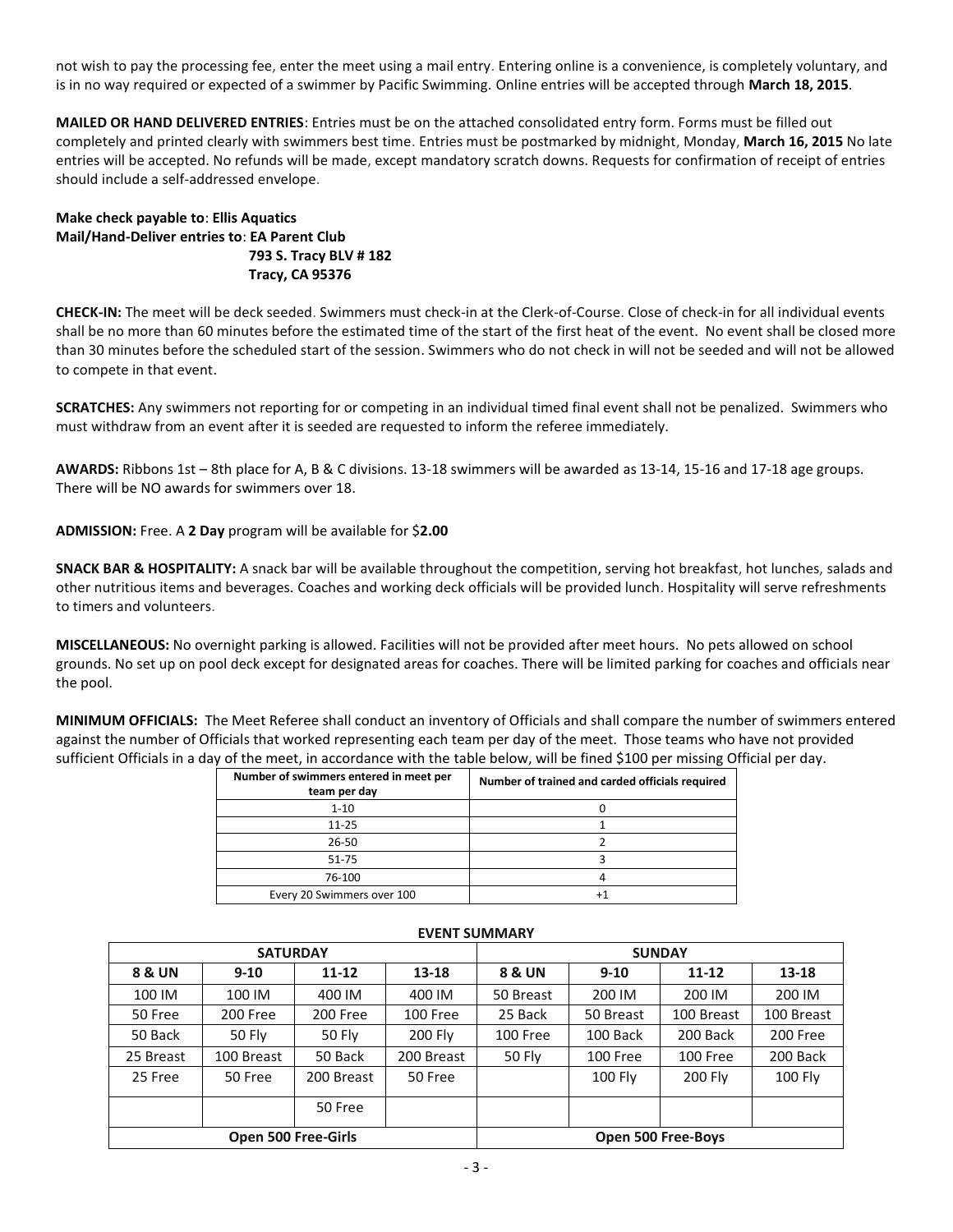| SATURDAY, MARCH 28, 2015 |                   |                |               | SUNDAY, MARCH 29, 2015 |  |  |
|--------------------------|-------------------|----------------|---------------|------------------------|--|--|
| <b>EVENT#</b>            | <b>EVENT</b>      | <b>EVENT#</b>  | <b>EVENT#</b> | <b>EVENT</b>           |  |  |
| 1                        | 13 & O 400 IM     | $\overline{2}$ | 45            | 13 & O 200 IM          |  |  |
| $\overline{3}$           | $11 - 12400$ IM   | 4              | 47            | $11 - 12200$ IM        |  |  |
| 5                        | $9 - 10100$ IM    | 6              | 49            | $9 - 10200$ IM         |  |  |
| $\overline{7}$           | 8 & U 100 IM      | 8              | 51            | 13 & O 100 BREAST      |  |  |
| 9                        | 13 & O 100 FREE   | 10             | 53            | 11-12 100 BREAST       |  |  |
| 11                       | $11 - 12200$ FREE | 12             | 55            | 9-1050 BREAST          |  |  |
| 13                       | $9 - 10200$ FREE  | 14             | 57            | 8 & U 50 BREAST        |  |  |
| 15                       | 8 & U 50 FREE     | 16             | 59            | 13 & O 200 FREE        |  |  |
| 17                       | 13 & O 200 FLY    | 18             | 61            | 11-12 200 BACK         |  |  |
| 19                       | $11 - 1250$ FLY   | 20             | 63            | $9 - 10100$ BACK       |  |  |
| 21                       | $9 - 1050$ FLY    | 22             | 65            | 8 & U 25 BACK          |  |  |
| 23                       | 8 & U 50 BACK     | 24             | 67            | 13 & O 200 BACK        |  |  |
| 25                       | $11 - 1250$ BACK  | 26             | 69            | $11 - 12$ 100 FREE     |  |  |
| 27                       | 13 & O 200 BREAST | 28             | 71            | $9 - 10100$ FREE       |  |  |
| 29                       | 11-12 200 BREAST  | 30             | 73            | 8 & U 100 FREE         |  |  |
| 31                       | 9-10 100 BREAST   | 32             | 75            | 13 & O 100 FLY         |  |  |
| 33                       | 8 & U 25 BREAST   | 34             | 77            | $11 - 12200$ FLY       |  |  |
| 35                       | 13 & O 50 FREE    | 36             | 79            | $9 - 10100$ FLY        |  |  |
| 37                       | $11 - 1250$ FREE  | 38             | 81            | 8 & U 50 FY            |  |  |
| 39                       | $9 - 1050$ FREE   | 40             |               | OPEN 500 FREE*         |  |  |
| 41                       | 8 & U 25 FREE     | 42             |               |                        |  |  |
| 43                       | OPEN 500 FREE*    |                |               |                        |  |  |

|                | SATURDAY, MARCH 28, 2015 |                |
|----------------|--------------------------|----------------|
| <b>EVENT#</b>  | <b>EVENT</b>             | <b>EVENT#</b>  |
| $\mathbf{1}$   | 13 & O 400 IM            | $\overline{2}$ |
| $\overline{3}$ | $11 - 12400$ IM          | 4              |
| 5              | $9 - 10100$ IM           | 6              |
| $\overline{7}$ | 8 & U 100 IM             | 8              |
| 9              | 13 & O 100 FREE          | 10             |
| 11             | $11 - 12200$ FREE        | 12             |
| 13             | $9 - 10200$ FREE         | 14             |
| 15             | 8 & U 50 FREE            | 16             |
| 17             | 13 & O 200 FLY           | 18             |
| 19             | $11 - 1250$ FLY          | 20             |
| 21             | $9 - 1050$ FLY           | 22             |
| 23             | 8 & U 50 BACK            | 24             |
| 25             | $11 - 1250$ BACK         | 26             |
| 27             | 13 & O 200 BREAST        | 28             |
| 29             | 11-12 200 BREAST         | 30             |
| 31             | 9-10 100 BREAST          | 32             |
| 33             | 8 & U 25 BREAST          | 34             |
| 35             | 13 & O 50 FREE           | 36             |
| 37             | $11 - 1250$ FREE         | 38             |
| 39             | $9 - 1050$ FREE          | 40             |

Use the following URL to find the time standards: <http://www.pacswim.org/swim-meet-times/standards>

**Girl's 500 Freestyle will be swum on Saturday. Boy's 500 Freestyle will be swum on Sunday. All 500 Freestyle swimmers must provide their own timers and counters.** 

**\*Minimum qualification time for Open 500 FR is Girls/Boys – 8:28.19 Swimmers not meeting the 500 Free minimum time criteria will be removed from that event, with no refund.**

13-18 individual events will be swum together but scored separately as 13-14, 15-16 and 17-18

## **For Hotel information please visit our website at: www.Ellisaquatics.net**